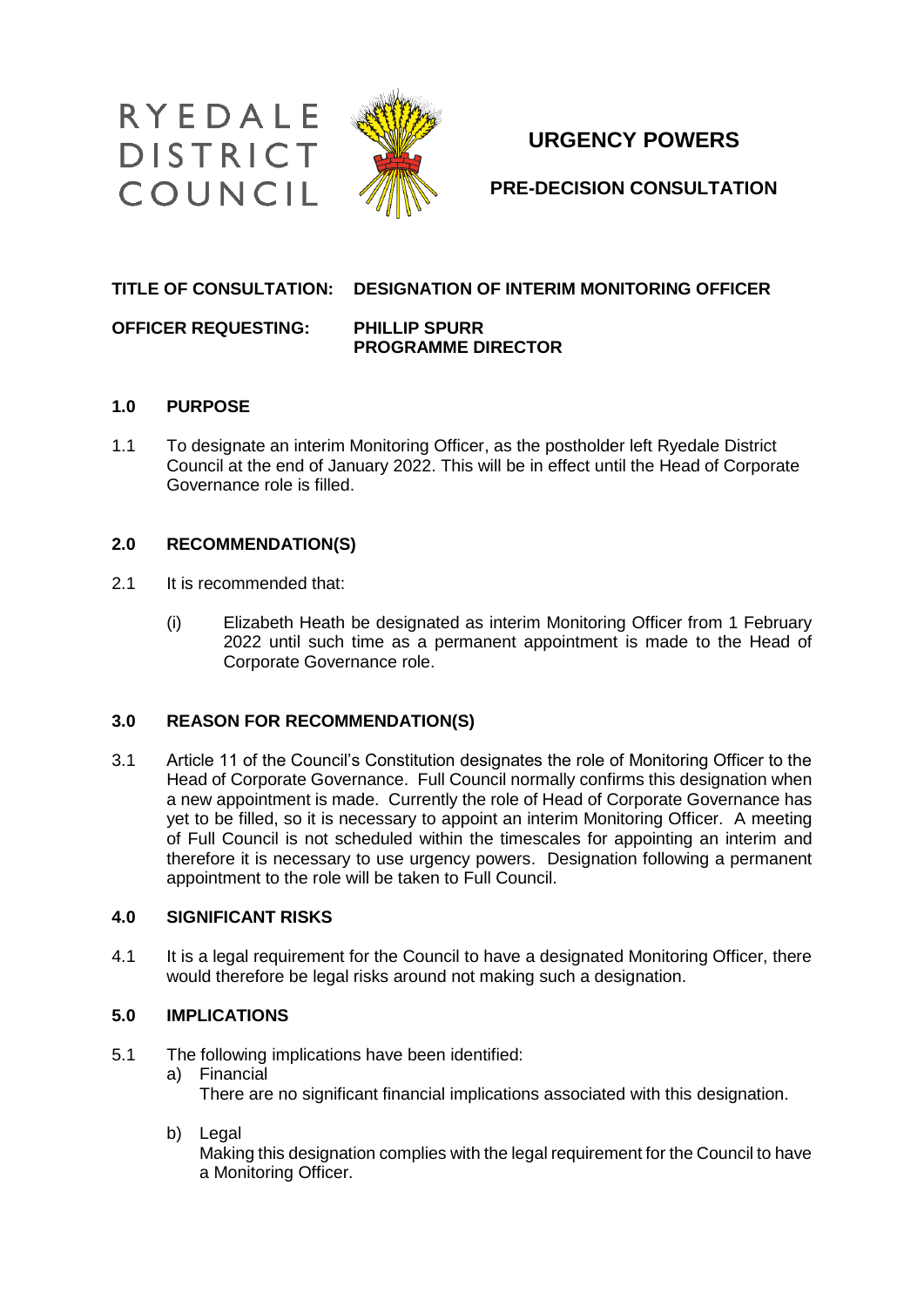c) Other (Equalities, Staffing, Planning, Health & Safety, Environmental and Climate Change, Crime & Disorder) There are no other implications.

#### **6.0 MONITORING OFFICER ADVICE**

The Chair of Policy and Resources Committee should be consulted on this decision. As this matter would normally have been dealt with by Full Council it is recommended that all Group Leaders are consulted.

#### **7.0 CONSULTATION RECORD**

According to the Constitution, under urgency powers, decisions usually taken by the Council and its committees are taken by the CEO following consultation with the appropriate elected members.

The appropriate elected members are:

- The Leader of the Council
- The Chair of the appropriate committee, for matters relating to that specific committee<sup>1</sup>
- Relevant Ward member(s), if any, for matters of particular relevance to that ward<sup>2</sup>

| Name of Consultee           | Cllr D Keal          |
|-----------------------------|----------------------|
| Approved                    |                      |
|                             |                      |
| Date consultation completed | 31/01/22             |
| Name of Consultee           | Cllr L Burr          |
| Approved                    |                      |
|                             |                      |
| Date consultation completed | 31/01/22             |
|                             |                      |
|                             | Cllr J Frank         |
| Approved                    |                      |
| Date consultation completed | 31/01/22             |
|                             |                      |
| Name of Consultee           | Cllr S Arnold        |
| Approved                    |                      |
| Date consultation completed | 31/01/22             |
| Name of Consultee           | Cllr K Duncan        |
|                             |                      |
|                             |                      |
| Date consultation completed | 01/02/22             |
|                             |                      |
| Name of Consultee           | <b>Cllr M Potter</b> |
| Approved                    |                      |

-<sup>1</sup> "Chairman of the appropriate Committee" refers to committee specific matters and does not mean that all Committee Chairs will be consulted on everything

<sup>2</sup> "Relevant Ward Member(s), if any" refers to ward specific matters and does not mean that all Members will be consulted on everything